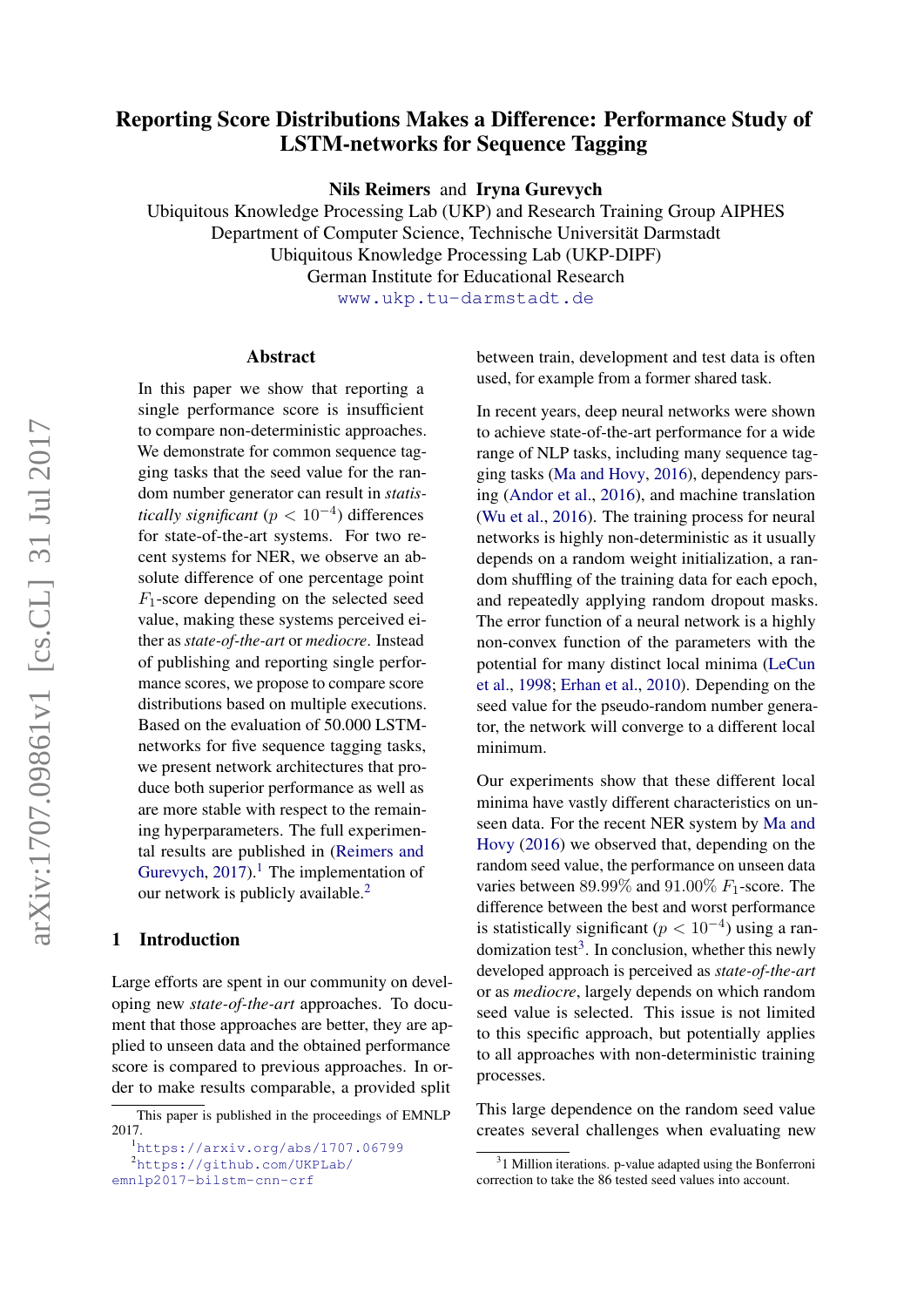## approaches:

- Observing a (statistically significant) improvement through a new non-deterministic approach might not be the result of a superior approach, but the result of having a more favorable sequence of random numbers.
- Promising approaches might be rejected too early, as they fail to deliver an outperformance simply due to a less favorable sequence of random numbers.
- Reproducing results is difficult.

To study the impact of the random seed value on the performance we will focus on five linguistic sequence tagging tasks: POS-tagging, Chunking, Named Entity Recognition, Entity Recogni-tion<sup>[4](#page-1-0)</sup>, and Event Detection. Further we will focus on Long-Short-Term-Memory (LSTM) Networks [\(Hochreiter and Schmidhuber,](#page-9-4) [1997b\)](#page-9-4), as those demonstrated state-of-the-art performance for a wide variety of sequence tagging tasks [\(Ma](#page-9-0) [and Hovy,](#page-9-0) [2016;](#page-9-0) [Lample et al.,](#page-9-5) [2016;](#page-9-5) [Søgaard and](#page-10-2) [Goldberg,](#page-10-2) [2016\)](#page-10-2).

Fixing the random seed value would solve the issue with the reproducibility, however, there is no justification for choosing one seed value over another seed value. Hence, instead of reporting and comparing a single performance, we show that comparing score distributions can lead to new insights into the functioning of algorithms.

Our main contributions are:

- 1. Showing the implications of non-deterministic approaches on the evaluation of approaches and the requirement to compare score distributions instead of single performance scores.
- 2. Comparison of two recent, state-of-the-art systems for NER and showing that reporting a single performance score can be misleading.
- 3. In-depth analysis of different LSTMarchitectures for five sequence tagging tasks with respect to: superior performance, stability of results, and importance of tuning parameters.

## 2 Background

Validating and reproducing results is an important activity in science to manifest the correctness of previous conclusions and to gain new insights into the presented approaches. [Fokkens et al.](#page-9-6) [\(2013\)](#page-9-6) show that reproducing results is not always straightforward, as factors like preprocessing (e.g. tokenization), experimental setup (e.g. splitting data), the version of components, the exact implementation of features, and the treatment of ties can have a major impact on the achieved performance and sometimes on the drawn conclusions.

For approaches with non-deterministic training procedures, like neural networks, reproducing exact results becomes even more difficult, as randomness can play a major role in the outcome of experiments. The error function of a neural network is a highly non-convex function of the parameters with the potential for many distinct local minima [\(LeCun](#page-9-2) [et al.,](#page-9-2) [1998;](#page-9-2) [Erhan et al.,](#page-9-3) [2010\)](#page-9-3). The sequence of random numbers plays a major role to which minima the network converges during the training process. However, not all minima generalize equally well to unseen data. [Erhan et al.](#page-9-3) [\(2010\)](#page-9-3) showed for the MNIST handwritten digit recognition task that different random seeds result in largely varying performances. They noted further that with increasing depth of the neural network, the probability of finding poor local minima increases.

<span id="page-1-1"></span>

Figure 1: A conceptual sketch of flat and sharp minima from [Keskar et al.](#page-9-7) [\(2016\)](#page-9-7). The Y-axis indicates values of the error function and the Xaxis the weight-space.

As (informally) defined by [Hochreiter and Schmid](#page-9-8)[huber](#page-9-8) [\(1997a\)](#page-9-8), a minimum can be flat, where the error function remains approximately constant for a large connected region in weight-space, or it can be sharp, where the error function increases rapidly in

<span id="page-1-0"></span><sup>4</sup>Entity Recognition labels all tokens that refer to an entity in a sentence, also generic phrases like *U.S. president*.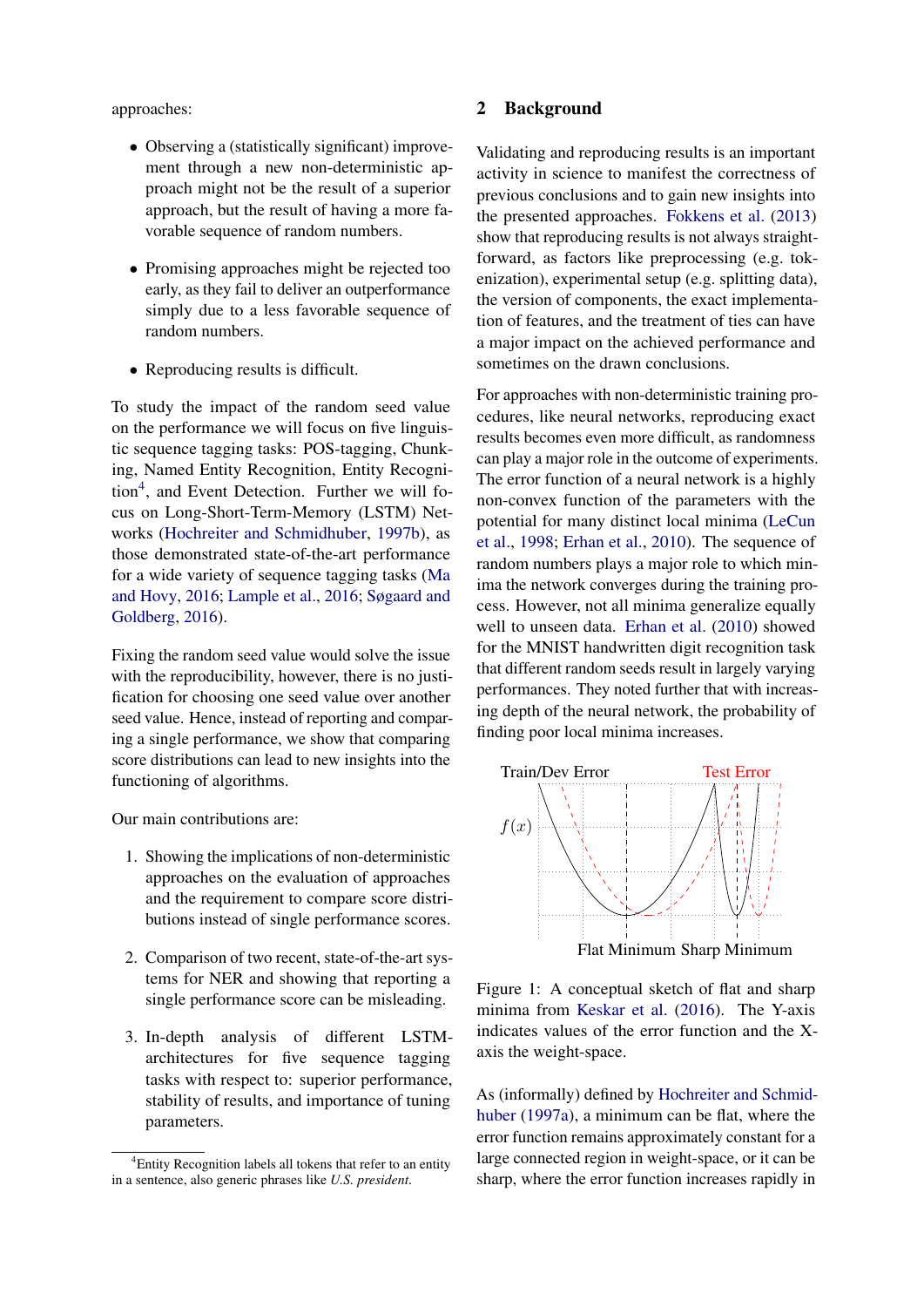a small neighborhood of the minimum. A conceptual sketch is given in [Figure 1.](#page-1-1) The error functions for training and testing are typically not perfectly synced, i.e. the local minima on the train or development set are not the local minima for the held-out test set. A sharp minimum usually depicts poorer generalization capabilities, as a slight variation results in a rapid increase of the error function. On the other hand, flat minima generalize better on new data [\(Keskar et al.,](#page-9-7) [2016\)](#page-9-7). Keskar et al. observe for the MNIST, TIMIT, and CIFAR dataset, that the generalization gap is not due to *over-fitting* or *over-training*, but due to different generalization capabilities of the local minima the networks converge to.

A priori it is unknown to which type of local minimum a neural network will converge. Some methods like the weight initialization [\(Erhan et al.,](#page-9-3) [2010;](#page-9-3) [Glorot and Bengio,](#page-9-9) [2010\)](#page-9-9) or small-batch training [\(Keskar et al.,](#page-9-7) [2016\)](#page-9-7) help to avoid bad (e.g. sharp) minima. Nonetheless, the non-deterministic behavior of approaches must be considered when they are evaluated.

## <span id="page-2-3"></span>3 Impact of Randomness in the Evaluation of Neural Networks

Two recent, state-of-the-art systems for NER are proposed by [Ma and Hovy](#page-9-0) [\(2016\)](#page-9-0) [5](#page-2-0) and by [Lample](#page-9-5) [et al.](#page-9-5)  $(2016)^6$  $(2016)^6$  $(2016)^6$ . Lample et al. report an  $F_1$ -score of  $90.94\%$  and Ma and Hovy report an  $F_1$ -score of 91.21%. Ma and Hovy draw the conclusion that their system achieves a significant improvement over the system by Lample et al.

We re-ran both implementations multiple times, each time only changing the seed value of the random number generator. We ran the Ma and Hovy system 86 times and the Lample et al. system, due to its high computational requirement, for 41 times. The score distribution is depicted as a violin plot in [Figure 2.](#page-2-2) Using a Kolmogorov-Smirnov significance test [\(Massey,](#page-9-10) [1951\)](#page-9-10), we observe a statistically significant difference between these two distributions ( $p < 0.01$ ). The plot reveals that the quartiles for the Lample et al. system are above those of the Ma and Hovy system. Further it reveals a smaller standard deviation  $\sigma$  of the  $F_1$ -

scores for the Lample et al. system. Using a Brown-Forsythe test, the standard deviations are different with  $p < 0.05$ . [Table 1](#page-3-0) shows the minimum, the maximum, and the median performance for the test performances.

<span id="page-2-2"></span>

Figure 2: Distribution of scores for re-running the system by Ma and Hovy (left) and Lample et al. (right) multiple times with different seed values. Dashed lines indicate quartiles.

Based on this observation, we draw the conclusion that the system by Lample et al. outperforms the system by Ma and Hovy, as their implementation achieves a higher score distribution and shows a lower standard deviation.

In a usual setup, approaches would be compared on a development set and the run with the highest development score would be used for unseen data, i.e. be used to report the test performance. For the Lample et al. system we observe a Spearman's rank correlation between the development and the test score of  $\rho = 0.229$ . This indicates a weak correlation and that the performance on the development set is not a reliable indicator. Using the run with the best development score (94.44%) would yield a test performance of mere 90.31%. Using the second best run on development set (94.28%), would yield state-of-the-art performance with 91.00%. This difference is statistically significant ( $p < 0.002$ ). In conclusion, a development set will not necessarily solve the issue with bad local minima.

The main difference between these two approaches is in the generation of character-based representations: Ma and Hovy uses a Convolutional Neural Network (CNN) [\(LeCun et al.,](#page-9-11) [1989\)](#page-9-11), while Lample et al. uses an LSTM-network. As our experiments in [section 6.4](#page-6-0) show, both approaches perform comparably if all other parameters were kept the same. Further, we could only observe a

<span id="page-2-0"></span><sup>5</sup>[https://github.com/XuezheMax/](https://github.com/XuezheMax/LasagneNLP) [LasagneNLP](https://github.com/XuezheMax/LasagneNLP)

<span id="page-2-1"></span><sup>6</sup><https://github.com/glample/tagger>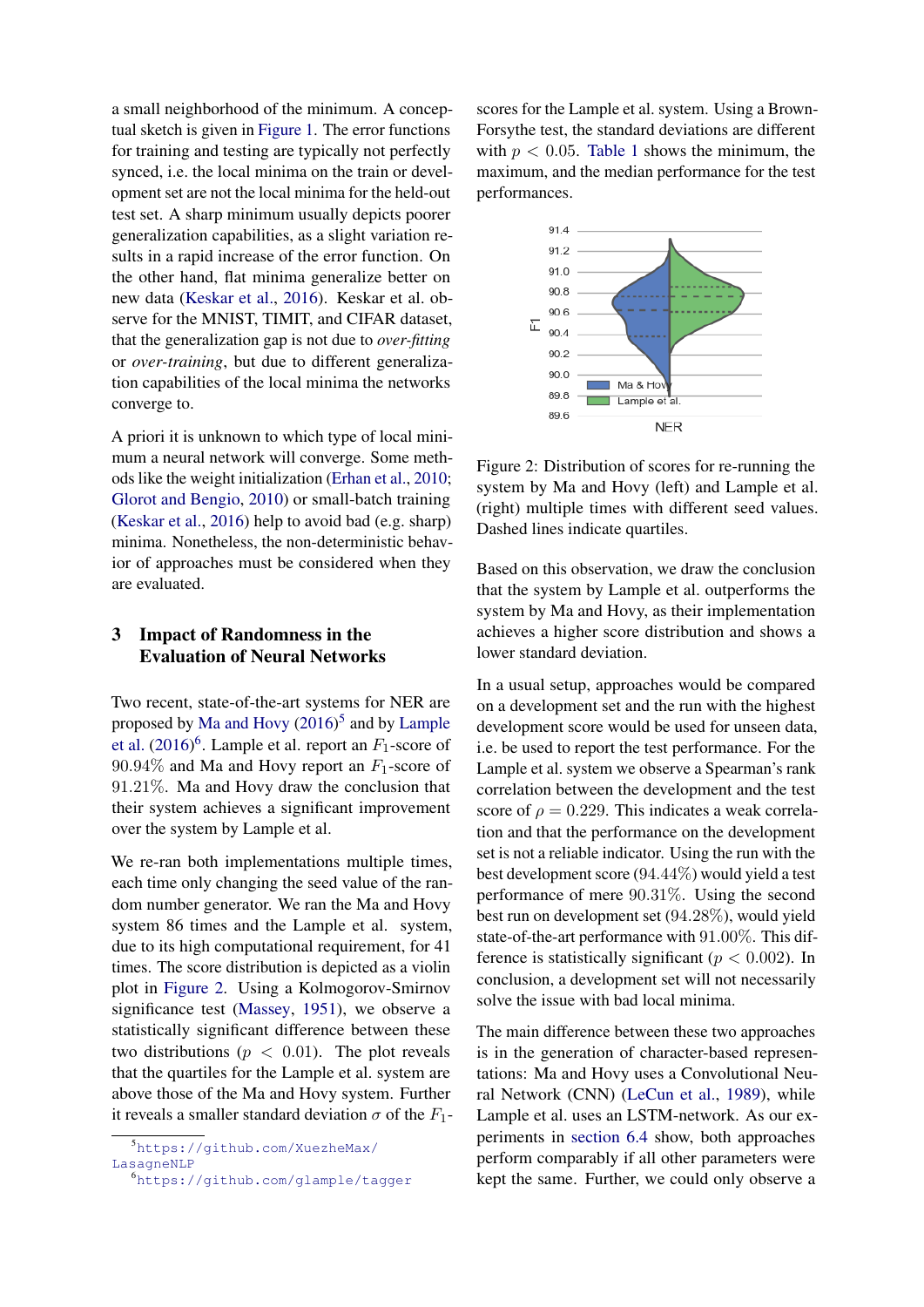<span id="page-3-0"></span>

| <b>System</b> |           | Reported $F_1 \parallel \text{\#}\mathbf{S}\text{eed}$ values | <b>Min.</b> $F_1$ | <b>Median</b> $F_1$ | <b>Max.</b> $F_1$ |                |
|---------------|-----------|---------------------------------------------------------------|-------------------|---------------------|-------------------|----------------|
| Ma and Hovy   | $91.21\%$ | 86                                                            | 89.99%            | $90.64\%$           | $91.00\%$         | $\pm 0.00241$  |
| Lample et al. | 90.94%    | 41                                                            | $90.19\%$         | $90.81\%$           | $91.14\%$         | $\mid 0.00176$ |

Table 1: The system by [Ma and Hovy](#page-9-0) [\(2016\)](#page-9-0) and [Lample et al.](#page-9-5) [\(2016\)](#page-9-5) were run multiple times with different seed values.

<span id="page-3-2"></span>

| Task       | <b>Dataset</b>    | # Configs | <b>Median Difference</b> | 95th percentile | <b>Max. Difference</b> |
|------------|-------------------|-----------|--------------------------|-----------------|------------------------|
| <b>POS</b> | Penn Treebank     | 269       | $0.17\%$                 | $0.78\%$        | $1.55\%$               |
| Chunking   | <b>CoNLL 2000</b> | 385       | $0.17\%$                 | $0.50\%$        | $0.81\%$               |
| <b>NER</b> | <b>CoNLL 2003</b> | 406       | $0.38\%$                 | $1.08\%$        | 2.59%                  |
| Entities   | <b>ACE 2005</b>   | 405       | $0.72\%$                 | $2.10\%$        | 8.23%                  |
| Events     | TempEval 3        | 365       | $0.43\%$                 | $1.23\%$        | $1.73\%$               |

Table 2: The table depicts the median, the 95th percentile and the maximum difference between networks with the same hyperparameters but different random seed values.

statistically significant improvement for the tasks POS, Chunking and Event Detection. For NER and Entity Recognition, the difference was statistically not significant given the number of tested hyperparameters.

In the next step, we evaluated the impact of the random seed value for the five sequence tagging tasks described in [section 4.](#page-3-1) We sampled randomly 1830 different configurations, for example different numbers of recurrent units, and ran the network twice, each time with a different seed value. The results are depicted in [Table 2.](#page-3-2)

The largest difference was observed for the ACE 2005 Entities dataset: Using one seed value, the network achieved an  $F_1$  performance of 82.5% while using another seed value, the network achieved a performance of only 74.3%. Even though this is a rare extreme case, the median difference between different weight initializations is still large. For example for the CoNLL 2003 NER dataset, the median difference is at 0.38% and the 95th percentile is at 1.08%.

In conclusion, if the fact of different local minima is not taken care of and single performance scores are compared, there is a high chance of drawing false conclusions and either rejecting promising approaches or selecting weaker approaches due to a more or less favorable sequence of random numbers.

## <span id="page-3-1"></span>4 Experimental Setup

In order to find LSTM-network architectures that perform robustly on different tasks, we selected five classical NLP tasks as benchmark tasks: Partof-Speech tagging (*POS*), Chunking, Named Entity Recognition (*NER*), Entity Recognition (*Entities*) and Event Detection (*Events*).

For Part-of-Speech tagging, we use the benchmark setup described by [Toutanova et al.](#page-10-3) [\(2003\)](#page-10-3). Using the full training set for POS tagging would hinder our ability to detect design choices that are consistently better than others. The error rate for this dataset is approximately 3% [\(Marcus et al.,](#page-9-12) [1993\)](#page-9-12), making all improvements above 97% accuracy likely the result of chance. A 97.24% accuracy was achieved by [Toutanova et al.](#page-10-3) [\(2003\)](#page-10-3). Hence, we reduced the training set size from over 38.000 sentences to the first 500 sentences. This decreased the accuracy to about 95%.

For Chunking, we use the CoNLL 2000 shared task setup. For Named Entity Recognition (NER), we use the CoNLL 2003 setup. The ACE 2005 entity recognition task annotated not only named entities, but all words referring to an entity, e.g. the phrase *U.S. president*. We use the same data split as [Li](#page-9-13) [et al.](#page-9-13) [\(2013\)](#page-9-13). For the Event Detection task, we use the TempEval3 Task B setup. There, the smallest extent of text, usually a single word, that expresses the occurrence of an event, is annotated.

For the POS-task, we report accuracy and for the other tasks we report the  $F_1$ -score.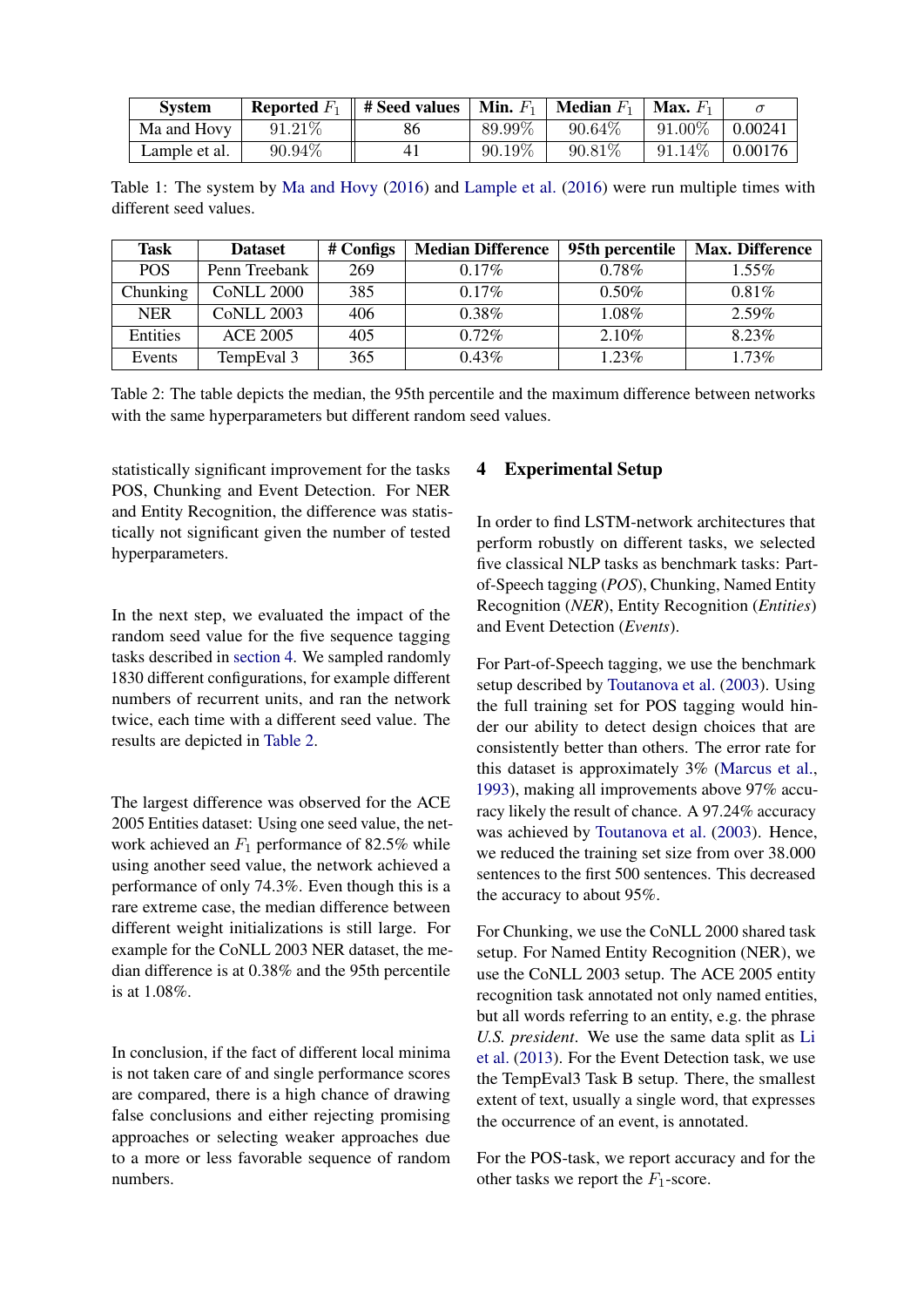## 4.1 Model

We use a BiLSTM-network for sequence tagging as described in [\(Huang et al.,](#page-9-14) [2015;](#page-9-14) [Ma and Hovy,](#page-9-0) [2016;](#page-9-0) [Lample et al.,](#page-9-5) [2016\)](#page-9-5). To be able to evaluate a large number of different network configurations, we optimized our implementation for efficiency, reducing by a factor of 6 the time required per epoch compared to [Ma and Hovy](#page-9-0) [\(2016\)](#page-9-0).

## <span id="page-4-4"></span>4.2 Evaluated Parameters

We evaluate the following design choices and hyperparameters:

Pre-trained Word Embeddings. We evaluate the Google News embeddings (*G. News*) [7](#page-4-0) from [Mikolov et al.](#page-9-15) [\(2013\)](#page-9-15), the Bag of Words (*Le. BoW*) as well as the dependency based embeddings (*Le. Dep.*) [8](#page-4-1) by [Levy and Goldberg](#page-9-16) [\(2014\)](#page-9-16), three different GloVe embeddings<sup>[9](#page-4-2)</sup> from [Penning](#page-10-4)[ton et al.](#page-10-4) [\(2014\)](#page-10-4) trained either on Wikipedia 2014 + Gigaword 5 (*GloVe1* with 100 dimensions and *GloVe2* with 300 dimensions) or on Common Crawl (*GloVe3*), and the [Komninos and Manand](#page-9-17)[har](#page-9-17) [\(2016\)](#page-9-17) embeddings (*Komn*.)<sup>[10](#page-4-3)</sup>. We also evaluate the approach of [Bojanowski et al.](#page-9-18) [\(2016\)](#page-9-18) (*Fast-Text*), which trains embeddings for n-grams with length 3 to 6. The embedding for a word is defined as the sum of the embeddings of the ngrams.

Character Representation. We evaluate the approaches of [Ma and Hovy](#page-9-0) [\(2016\)](#page-9-0) using Convolutional Neural Networks (CNN) as well as the approach of [Lample et al.](#page-9-5) [\(2016\)](#page-9-5) using LSTMnetworks to derive character-based representations.

Optimizer. Besides Stochastic Gradient Descent (*SGD*), we evaluate *Adagrad* [\(Duchi et al.,](#page-9-19) [2011\)](#page-9-19), *Adadelta* [\(Zeiler,](#page-10-5) [2012\)](#page-10-5), *RMSProp* [\(Hinton,](#page-9-20) [2012\)](#page-9-20), *Adam* [\(Kingma and Ba,](#page-9-21) [2014\)](#page-9-21), and *Nadam* [\(Dozat,](#page-9-22) [2015\)](#page-9-22), an Adam variant that incorporates Nesterov momentum [\(Nesterov,](#page-10-6) [1983\)](#page-10-6) as optimizers.

Gradient Clipping and Normalization. Two common strategies to deal with the exploding gradient problem are *gradient clipping* [\(Mikolov,](#page-9-23) [2012\)](#page-9-23) and *gradient normalization* [\(Pascanu et al.,](#page-10-7) [2013\)](#page-10-7). Gradient clipping involves clipping the gradient's components element-wise if it exceeds a defined threshold. Gradient normalization has a better theoretical justification and rescales the gradient whenever the norm goes over a threshold.

Tagging schemes. We evaluate the *BIO* and *IOBES* schemes for tagging segments.

Dropout. We compare *no dropout*, *naive dropout*, and *variational dropout* [\(Gal and Ghahramani,](#page-9-24) [2016\)](#page-9-24). Naive dropout applies a new dropout mask at every time step of the LSTM-layers. Variational dropout applies the same dropout mask for all time steps in the same sentence. Further, it applies dropout to the recurrent units. We evaluate the dropout rates  $\{0.05, 0.1, 0.25, 0.5\}.$ 

Classifier. We evaluate a Softmax classifier as well as a CRF classifier as the last layer of the network.

Number of LSTM-layers. We evaluated *1*, *2*, and *3* stacked BiLSTM-layers.

Number of recurrent units. For each LSTM-layer, we selected independently a number of recurrent units from the set  ${25, 50, 75, 100, 125}.$ 

Mini-batch sizes. We evaluate the mini-batch sizes 1, 8, 16, 32, and 64.

## 5 Robust Model Evaluation

We have shown in [section 3](#page-2-3) that re-running nondeterministic approaches multiple times and comparing score distributions is essential to draw correct conclusions. However, to truly understand the capabilities of an approach, it is interesting to test the approach with different sets of hyperparameters for the complete network.

Training and tuning a neural network can be time consuming, sometimes taking multiple days to train a single instance of a network. A priori it is hard to know which hyperparameters will yield the best performance and the selection of the parameters often makes the difference between *mediocre* and *state-of-the-art* performance [\(Hutter et al.,](#page-9-25) [2014\)](#page-9-25). If an approach yields good performance only for a narrow set of parameters, it might be difficult to adapt the approach to new tasks, new domains

<span id="page-4-0"></span><sup>7</sup>[https://code.google.com/archive/p/](https://code.google.com/archive/p/word2vec/) [word2vec/](https://code.google.com/archive/p/word2vec/)

<span id="page-4-2"></span><span id="page-4-1"></span><sup>8</sup>[https://levyomer.wordpress.com/2014/](https://levyomer.wordpress.com/2014/04/25/dependency-based-word-embeddings/) [04/25/dependency-based-word-embeddings/](https://levyomer.wordpress.com/2014/04/25/dependency-based-word-embeddings/) <sup>9</sup>[http://nlp.stanford.edu/projects/](http://nlp.stanford.edu/projects/glove/) [glove/](http://nlp.stanford.edu/projects/glove/)

<span id="page-4-3"></span><sup>10</sup><https://www.cs.york.ac.uk/nlp/extvec/>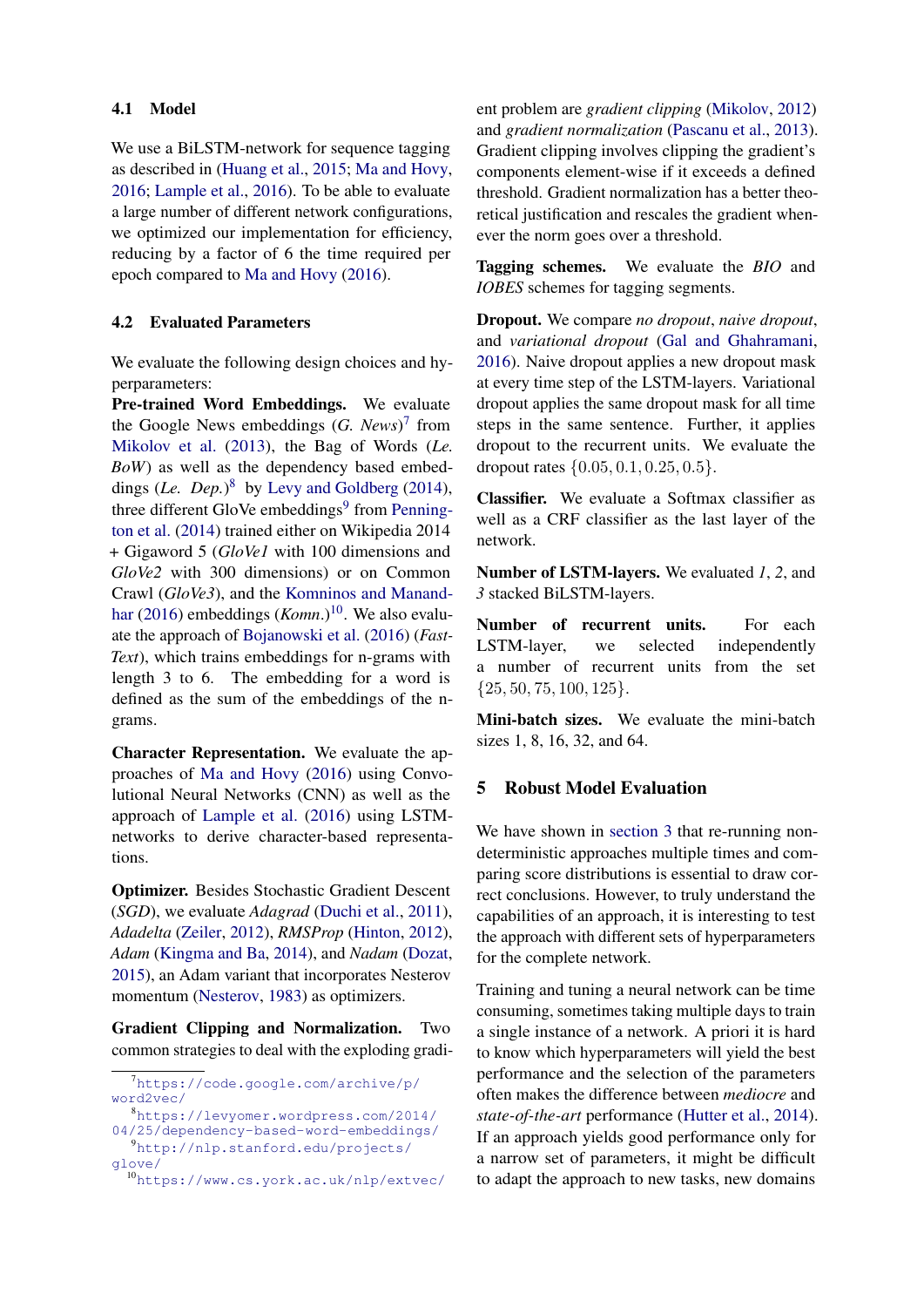or new languages, as a large range of possible parameters must be evaluated, each time requiring a significant amount of training time. Hence it is desirable, that the approach yields stable results for a wide range of parameters.

In order to find approaches that result in high performance and are robust against the remaining parameters, we decided to randomly sample several hundred network configurations from the set described in [section 4.2.](#page-4-4) For each sampled configuration, we compare different options, e.g. different options for the last layer of the network. For example, we sampled in total 975 configurations and each configuration was trained with a Softmax classifier as well as with a CRF classifier, totaling to 1950 trained networks.

<span id="page-5-0"></span>

| <b>Dataset</b> | # Configs | <b>Softmax</b> | <b>CRF</b> |
|----------------|-----------|----------------|------------|
| <b>POS</b>     | 111       | 18.9%          | 81.1%      |
| $\Delta Acc.$  |           | $-0.20%$       |            |
| Chunking       | 229       | 4.8%           | 95.2%      |
| $\Delta F_1$   |           | $-0.38%$       |            |
| <b>NER</b>     | 232       | $9.5\%$        | $90.5\%$   |
| $\Delta F_1$   |           | $-0.66%$       |            |
| Entities       | 210       | $13.3\%$       | 86.7%      |
| $\Delta F_1$   |           | $-0.84%$       |            |
| Events         | 202       | $61.9\%$       | 38.1%      |
| $\Delta F_1$   |           |                | $-0.15%$   |
| Average        |           | 21.7%          | 78.3%      |

Table 3: Percentages of configurations where Softmax or CRF classifiers demonstrated a higher test performance.

Our results are presented in [Table 3.](#page-5-0) The table shows that for the NER task 232 configurations were sampled randomly and for 210 of the 232 configurations (90.5%), the CRF setup achieved a better test performance than the setup with a Softmax classifier. To measure the difference between these two options, we compute the median of the absolute differences: Let  $S_i$  be the test performance  $(F_1$ -measure) for the Softmax setup for configuration  $i$  and  $C_i$  the test performance for the CRF setup. We then compute  $\Delta F_1$  = median( $S_1$  –  $C_1, S_2 - C_2, \ldots, S_{232} - C_{232}$ . For the NER task, the median difference was  $\Delta F_1 = -0.66\%$ , i.e. the setup with a Softmax classifier achieved on average an  $F_1$ -score of 0.66 percentage points below that of the CRF setup.

We also evaluated the standard deviation of the  $F_1$ -

scores to detect approaches that are less dependent on the remaining hyperparameters and the random number generator. The standard deviation  $\sigma$  for the CRF-classifier is with 0.0060 significantly lower  $(p < 10^{-3}$  using Brown-Forsythe test) than for the Softmax classifier with  $\sigma = 0.0082$ .

## 6 Results

This section highlights our main insights in the evaluation of different design choices for BiL-STM architectures. We limit the number of results we present for reasons of brevity. Detailed information can be found in [\(Reimers and Gurevych,](#page-10-0)  $2017$ ).<sup>[11](#page-5-1)</sup>

## 6.1 Classifier

[Table 3](#page-5-0) shows a comparison between using a Softmax classifier as a last layer and using a CRF classifier. The BiLSTM-CRF architecture by [Huang et al.](#page-9-14) [\(2015\)](#page-9-14) achieves a better performance on 4 out of 5 tasks. For the NER task it further achieves a 27% lower standard deviation (statistically significant with  $p < 10^{-3}$ ), indicating that it is less sensitive to the remaining configuration of the network.

The CRF classifier only fails for the Event Detection task. This task has nearly no dependency between tags, as often only a single token is annotated as an event trigger in a sentence.

We studied the differences between these two classifiers in terms of number of LSTM-layers. As [Figure 3](#page-6-1) shows, a Softmax classifier profits from a deep LSTM-network with multiple stacked layers. On the other hand, if a CRF classifier is used, the effect of additional LSTM-layers is much smaller.

#### 6.2 Optimizer

[pdf](https://public.ukp.informatik.tu-darmstadt.de/reimers/Optimal_Hyperparameters_for_Deep_LSTM-Networks.pdf)

We evaluated six optimizers with the suggested default configuration from their respective papers. We observed that SGD is quite sensitive towards the selection of the learning rate and it failed in many instances to converge. For the optimizers SGD, Adagrad and Adadelta we observed a large standard deviation in terms of test performance,

<span id="page-5-1"></span><sup>11</sup>[https://public.ukp.informatik.](https://public.ukp.informatik.tu-darmstadt.de/reimers/Optimal_Hyperparameters_for_Deep_LSTM-Networks.pdf) [tu-darmstadt.de/reimers/Optimal\\_](https://public.ukp.informatik.tu-darmstadt.de/reimers/Optimal_Hyperparameters_for_Deep_LSTM-Networks.pdf) [Hyperparameters\\_for\\_Deep\\_LSTM-Networks.](https://public.ukp.informatik.tu-darmstadt.de/reimers/Optimal_Hyperparameters_for_Deep_LSTM-Networks.pdf)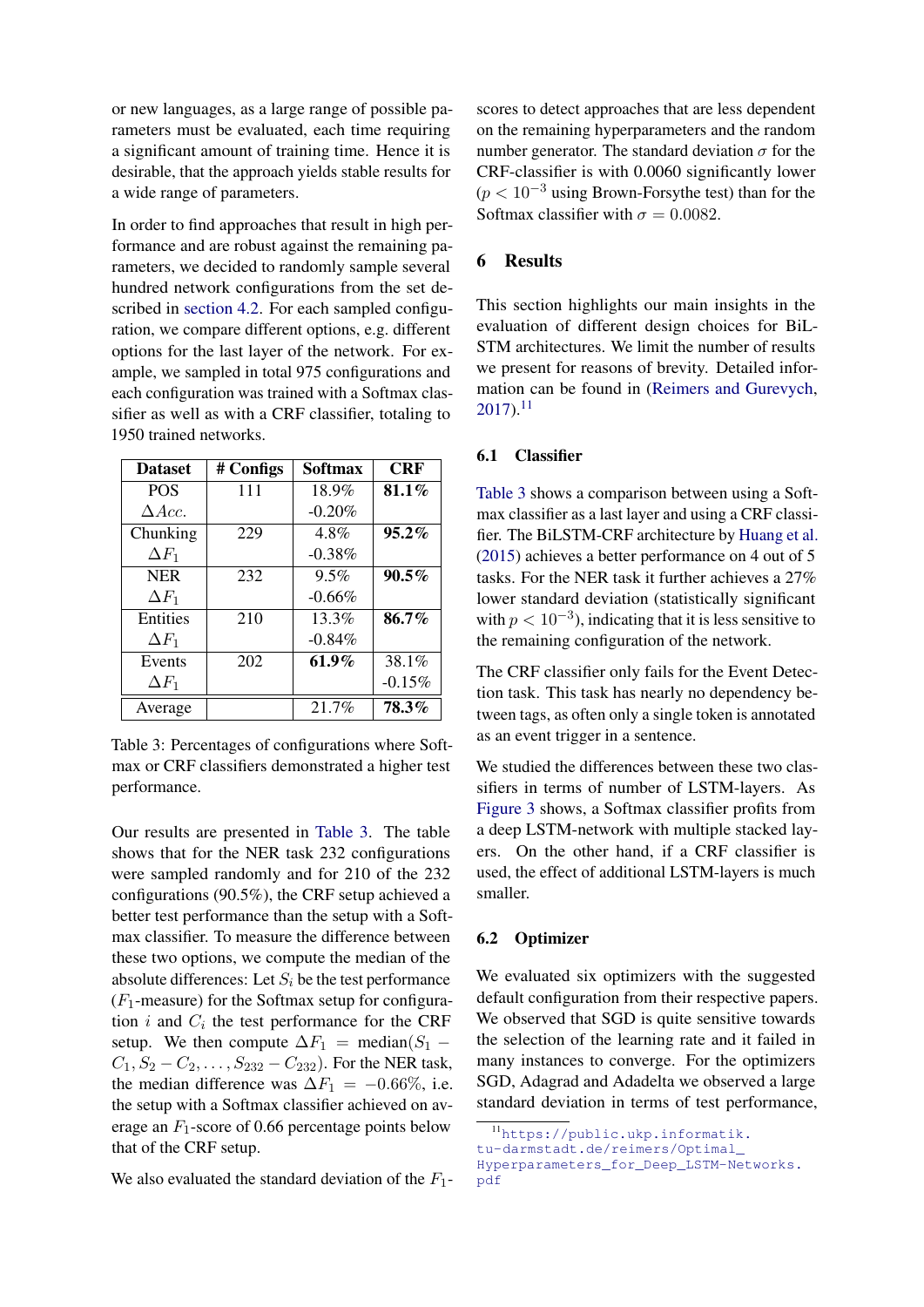<span id="page-6-1"></span>

Figure 3: Difference between Softmax and CRF classifier for different number of BiLSTM-layers for the CoNLL 2003 NER dataset.

which was for the NER task at 0.1328 for SGD, 0.0139 for Adagrad, and 0.0138 for Adadelta. The optimizers RMSProp, Adam, and Nadam on the other hand produced much more stable results. Not only were the medians for these three optimizers higher, but also the standard deviation was with 0.0096, 0.0091, and 0.0092 roughly 35% smaller in comparison to Adagrad. A large standard deviation indicates that the optimizer is sensitive to the hyperparameters as well as to the random initialization and bears the risk that the optimizer produces subpar results.

The best result was achieved by Nadam. For 453 out of 882 configurations (51.4%), it yielded the highest performance out of the six tested optimizers. For the NER task, it produced on average a 0.82 percentage points better performance than Adagrad.

Besides test performance, the convergence speed is important in order to reduce training time. Here, Nadam had the best convergence speed. For the NER dataset, Nadam converged on average after 9 epochs, whereas SGD required 42 epochs.

### 6.3 Word Embeddings

The pre-trained word embeddings had a large impact on the performance as shown in [Table 4.](#page-7-0) The embeddings by [Komninos and Manandhar](#page-9-17) [\(2016\)](#page-9-17) resulted in the best performance for the POS, the Entities and the Events task. For the Chunking task, the dependency-based embeddings of [Levy and Goldberg](#page-9-16) [\(2014\)](#page-9-16) are slightly ahead of the Komninos embeddings, the significance level

is at  $p = 0.025$ . For NER, the GloVe embeddings trained on common crawl perform on par with the Komninos embeddings ( $p = 0.391$ ).

We observe that the underlying word embeddings have a large impact on the performance for all tasks. Well suited word embeddings are especially critical for datasets with small training sets. For the POS task we observe a median difference of 4.97% between the Komninos embeddings and the GloVe2 embeddings.

Note we only evaluated the pre-trained embeddings provided by different authors, but not the underlying algorithms to generate these embeddings. The quality of word embeddings depends on many factors, including the size, the quality, and the preprocessing of the data corpus. As the corpora are not comparable, our results do not allow concluding that one approach is superior for generating word embeddings.

### <span id="page-6-0"></span>6.4 Character Representation

We evaluate the approaches of [Ma and Hovy](#page-9-0) [\(2016\)](#page-9-0) using Convolutional Neural Networks (CNN) as well as the approach of [Lample et al.](#page-9-5) [\(2016\)](#page-9-5) using LSTM-networks to derive character-based representations.

[Table 5](#page-7-1) shows that character-based representations yield a statistically significant difference only for the POS, the Chunking, and the Events task. For NER and Entity Recognition, the difference to not using a character-based representation is not significant ( $p > 0.01$ ).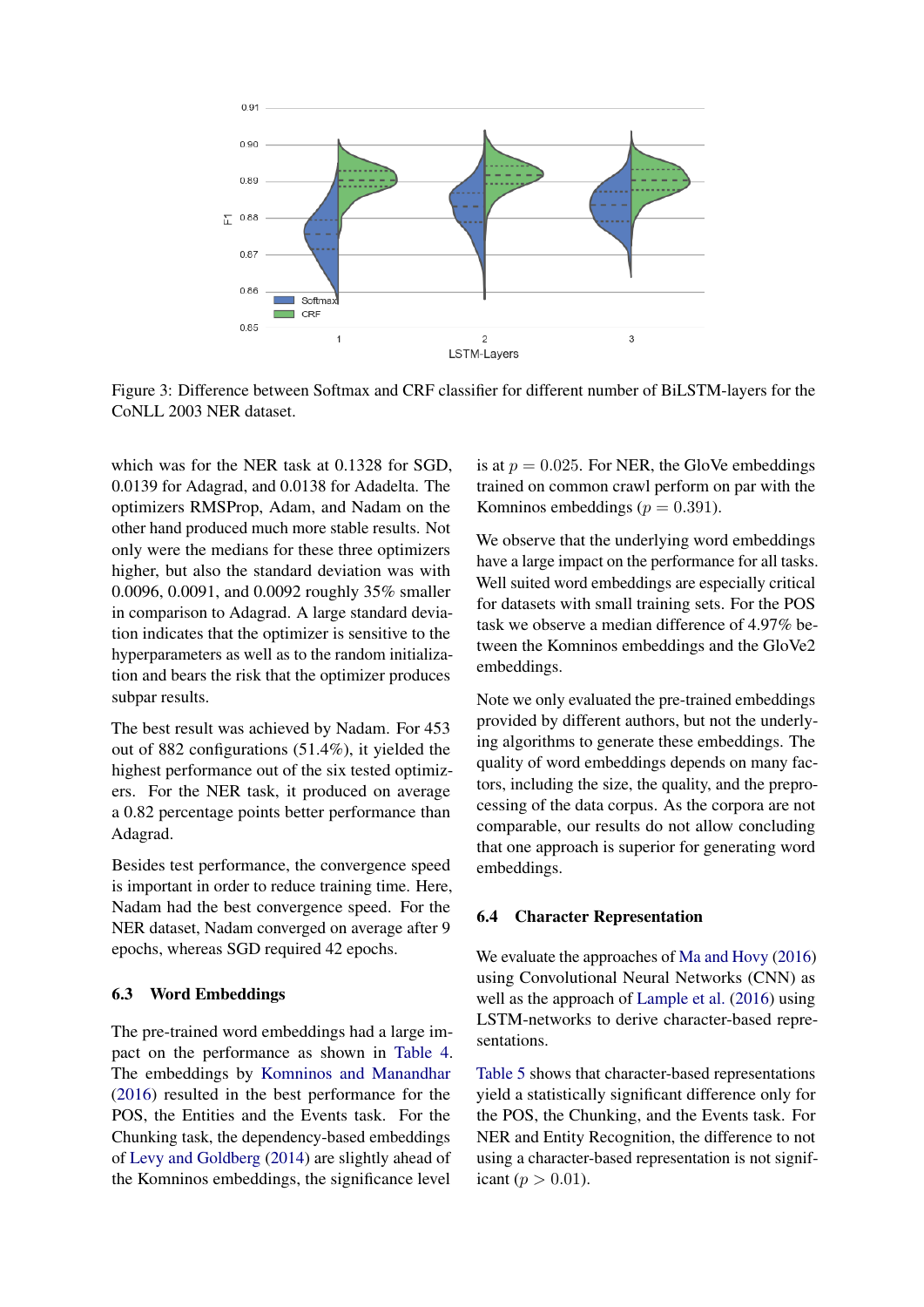<span id="page-7-0"></span>

| <b>Dataset</b> | Le. Dep.  | Le. BoW   | GloVe1    | GloVe2    | GloVe3    | Komn.     | G. News   | <b>FastText</b> |
|----------------|-----------|-----------|-----------|-----------|-----------|-----------|-----------|-----------------|
| <b>POS</b>     | $6.5\%$   | $0.0\%$   | $0.0\%$   | $0.0\%$   | $0.0\%$   | $93.5\%$  | $0.0\%$   | $0.0\%$         |
| $\Delta Acc.$  | $-0.39%$  | $-2.52%$  | $-4.14\%$ | $-4.97\%$ | $-2.60%$  |           | $-1.95\%$ | $-2.28%$        |
| Chunking       | $60.8\%$  | $0.0\%$   | $0.0\%$   | $0.0\%$   | $0.0\%$   | $37.1\%$  | $2.1\%$   | $0.0\%$         |
| $\Delta F_1$   |           | $-0.52%$  | $-1.09\%$ | $-1.50%$  | $-0.93\%$ | $-0.10\%$ | $-0.48\%$ | $-0.75%$        |
| <b>NER</b>     | $4.5\%$   | $0.0\%$   | 22.7%     | $0.0\%$   | 43.6%     | 27.3%     | $1.8\%$   | $0.0\%$         |
| $\Delta F_1$   | $-0.85\%$ | $-1.17\%$ | $-0.15%$  | $-0.73\%$ |           | $-0.08\%$ | $-0.75\%$ | $-0.89\%$       |
| Entities       | $4.2\%$   | $7.6\%$   | $0.8\%$   | $0.0\%$   | $6.7\%$   | $57.1\%$  | 21.8%     | $1.7\%$         |
| $\Delta F_1$   | $-0.92\%$ | $-0.89%$  | $-1.50\%$ | $-2.24\%$ | $-0.80\%$ |           | $-0.33\%$ | $-1.13\%$       |
| Events         | 12.9%     | 4.8%      | $0.0\%$   | $0.0\%$   | $0.0\%$   | 71.8%     | $9.7\%$   | $0.8\%$         |
| $\Delta F_1$   | $-0.55\%$ | $-0.78%$  | $-2.77\%$ | $-3.55\%$ | $-2.55\%$ |           | $-0.67\%$ | $-1.36%$        |
| Average        | 17.8%     | 2.5%      | 4.7%      | $0.0\%$   | 10.1%     | 57.4%     | 7.1%      | $0.5\%$         |

Table 4: Randomly sampled configurations were evaluated with 8 possible word embeddings. 108 configurations were sampled for POS, 97 for Chunking, 110 for NER, 119 for Entities, and 124 for Events.

The difference between the CNN approach by [Ma](#page-9-0) [and Hovy](#page-9-0) [\(2016\)](#page-9-0) and the LSTM approach by [Lam](#page-9-5)[ple et al.](#page-9-5) [\(2016\)](#page-9-5) to derive a character-based representations is statistically insignificant for all tasks. This is quite surprising, as both approaches have fundamentally different properties: The CNN approach from [Ma and Hovy](#page-9-0) [\(2016\)](#page-9-0) takes only trigrams into account. It is also position independent, i.e. the network will not be able to distinguish between trigrams at the beginning, in the middle, or at the end of a word, which can be crucial information for some tasks. The BiLSTM approach from [Lam](#page-9-5)[ple et al.](#page-9-5) [\(2016\)](#page-9-5) takes all characters of the word into account. Further, it is position aware, i.e. it can distinguish between characters at the start and at the end of the word. Intuitively, one would think that the LSTM approach by Lample et al. would be superior.

## 6.5 Gradient Clipping and Normalization

For *gradient clipping* [\(Mikolov,](#page-9-23) [2012\)](#page-9-23) we couldn't observe any improvement for the thresholds of 1, 3, 5, and 10 for any of the five tasks.

*Gradient normalization* has a better theoretical justification [\(Pascanu et al.,](#page-10-7) [2013\)](#page-10-7) and we can confirm with our experiments that it performs better. Not normalizing the gradient was the best option only for 5.6% of the 492 evaluated configurations (under null-hypothesis we would expect 20%). Which threshold to choose, as long as it is not too small or too large, is of lower importance. In most cases, a threshold of 1 was the best option (30.5% of the

<span id="page-7-1"></span>

| <b>Task</b>      | N <sub>0</sub> | <b>CNN</b> | <b>LSTM</b> |
|------------------|----------------|------------|-------------|
| <b>POS</b>       | 4.9%           | 58.2%      | 36.9%       |
| $\triangle Acc.$ | $-0.90%$       |            | $-0.05%$    |
| Chunking         | 13.3%          | 43.2%      | 43.6%       |
| $\Delta F_1$     | $-0.20%$       | $-0.00%$   |             |
| <b>NER</b>       | 27.2%          | 36.4%      | 36.4%       |
| $\Delta F_1$     | $-0.11%$       |            | $-0.01%$    |
| <b>Entities</b>  | 26.8%          | 36.0%      | 37.3%       |
| $\Delta F_1$     | $-0.07%$       | 0.00%      |             |
| Events           | 20.5%          | 35.6%      | 43.8%       |
| $\Delta F_1$     | $-0.44\%$      | $-0.04%$   |             |
| Average          | 18.5%          | $41.9\%$   | 39.6%       |

Table 5: Comparison of not using character-based representations and using CNNs [\(Ma and Hovy,](#page-9-0) [2016\)](#page-9-0) or LSTMs [\(Lample et al.,](#page-9-5) [2016\)](#page-9-5) to derive character-based representations. 225 configurations were sampled for POS, 241 for Chunking, 217 for NER, 228 for Entities, and 219 for Events.

## cases).

We observed a large performance increase compared to not normalizing the gradient. The median increase was between 0.29 percentage points  $F_1$ score for the Chunking task and 0.82 percentage points for the POS task.

#### 6.6 Dropout

Dropout is a popular method to deal with overfitting for neural networks [\(Srivastava et al.,](#page-10-8) [2014\)](#page-10-8). We could observe that *variational dropout* [\(Gal](#page-9-24) [and Ghahramani,](#page-9-24) [2016\)](#page-9-24) clearly outperforms *naive dropout* and not using dropout. It was the best op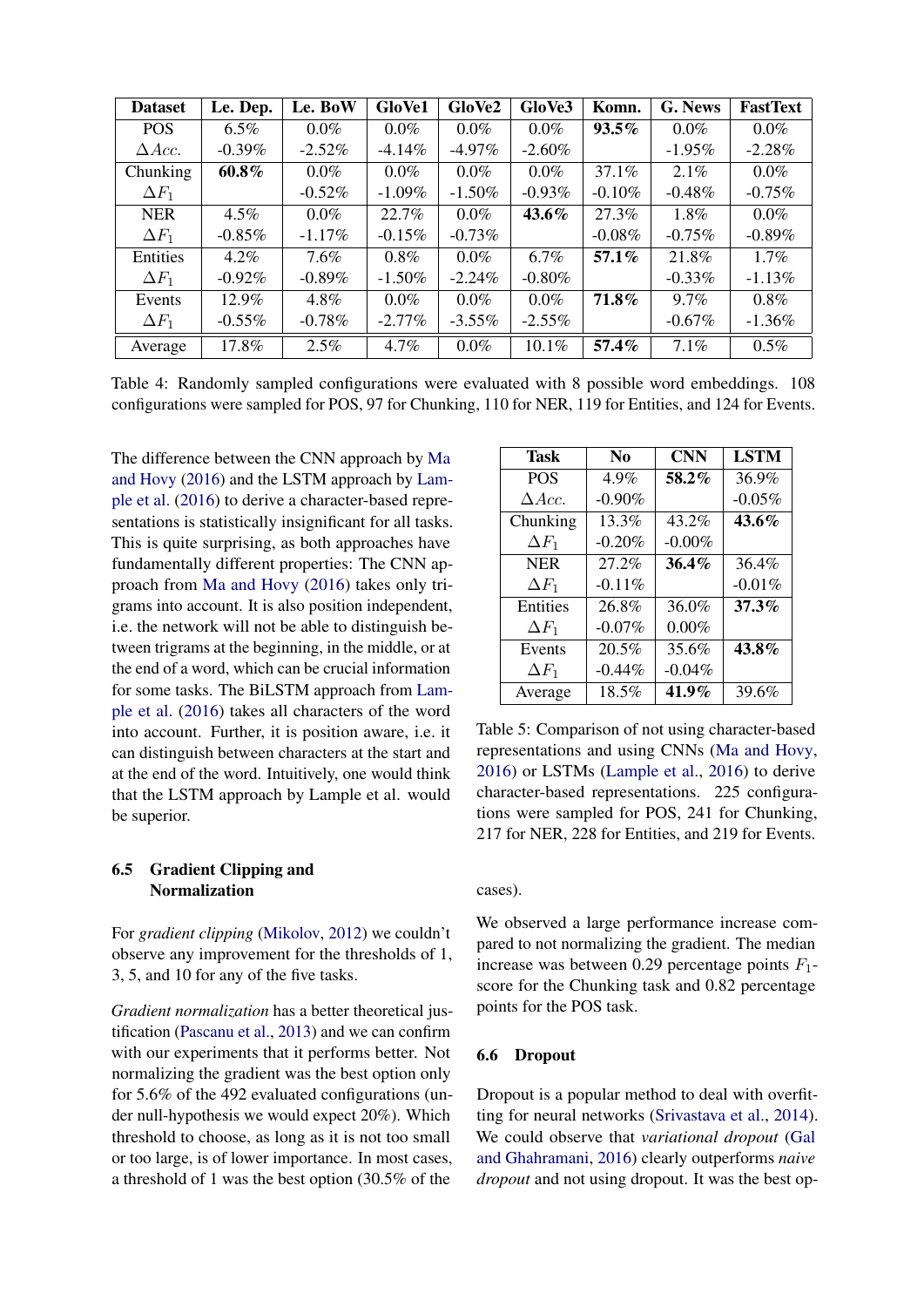tion in 83.5% of the 479 evaluated configurations. The median performance increase in comparison to not using dropout was between 0.31 percentage points for the POS-task and 1.98 for the Entities task. We also observed a large improvement in comparison to naive dropout between 0.19 percentage points for the POS task and 1.32 percentage points for the Entities task. Variational dropout showed the smallest standard deviation, indicating that it is less dependent on the remaining hyperparameters and the random number sequence.

We further evaluated whether variational dropout should be applied to the output units of the LSTMnetwork, to the recurrent units, or to both. We observed that applying dropout to both dimensions gave in most cases (62.6%) the best results. The median performance increase was between 0.05 percentage points and 0.82 percentage points.

## 6.7 Further Evaluated Parameters

The tagging schemes BIO and IOBES performed on par for 4 out of 5 tasks. For the Entities task, the BIO scheme significantly outperformed the IOBES scheme for 88.7% of the tested configurations. The median difference was  $\Delta F_1$  =  $-1.01\%$ .

For the evaluated tasks, 2 stacked LSTM-layers achieved the best performance. For the POStagging task, 1 and 2 layers performed on par. For flat networks with a single LSTM-layer, around 150 recurrent units yielded the best performance. For networks with 2 or 3 layers, around 100 recurrent units per network yielded the best performance. However, the impact of the number of recurrent units was extremely small.

For tasks with small training sets, smaller minibatch sizes of 1 up to 16 appears to be a good choice. For larger training sets sizes of 8 - 32 appears to be a good choice. Mini-batch sizes of 64 usually performed worst.

# 7 Conclusion

In this paper, we demonstrated that the sequence of random numbers has a *statistically significant* impact on the test performance and that wrong conclusions can be made if performance scores based on single runs are compared. We demonstrated this for the two recent state-of-the-art NER systems by [Ma](#page-9-0)

[and Hovy](#page-9-0) [\(2016\)](#page-9-0) and [Lample et al.](#page-9-5) [\(2016\)](#page-9-5). Based on the published performance scores, Ma and Hovy draw the conclusion of a significant improvement over the approach of Lample et al. Re-executing the provided implementations with different seed values however showed that the implementation of Lample et al. results in a superior score distribution generalizing better to unseen data.

Comparing score distributions reduces the risk of rejecting promising approaches or falsely accepting weaker approaches. Further it can lead to new insights on the properties of an approach. We demonstrated this for ten design choices and hyperparameters of LSTM-networks for five tasks.

By studying the standard deviation of scores, we estimated the dependence on hyperparameters and on the random seed value for different approaches. We showed that SGD, Adagrad and Adadelta have a higher dependence than RMSProp, Adam or Nadam. We have shown that variational dropout also reduces the dependence on the hyperparameters and on the random seed value. As future work, we will investigate if those methods are either less dependent on the hyperparameters or are less dependent on the random seed value, e.g. if they avoid converging to bad local minima.

By testing a large number of configurations, we showed that some choices consistently lead to superior performance and are less dependent on the remaining configuration of the network. Thus, there is a good chance that these configurations require less tuning when applied to new tasks or domains.

## Acknowledgements

This work has been supported by the German Research Foundation as part of the Research Training Group Adaptive Preparation of Information from Heterogeneous Sources (AIPHES) under grant No. GRK 1994/1. Calculations for this research were conducted on the Lichtenberg high performance computer of the TU Darmstadt.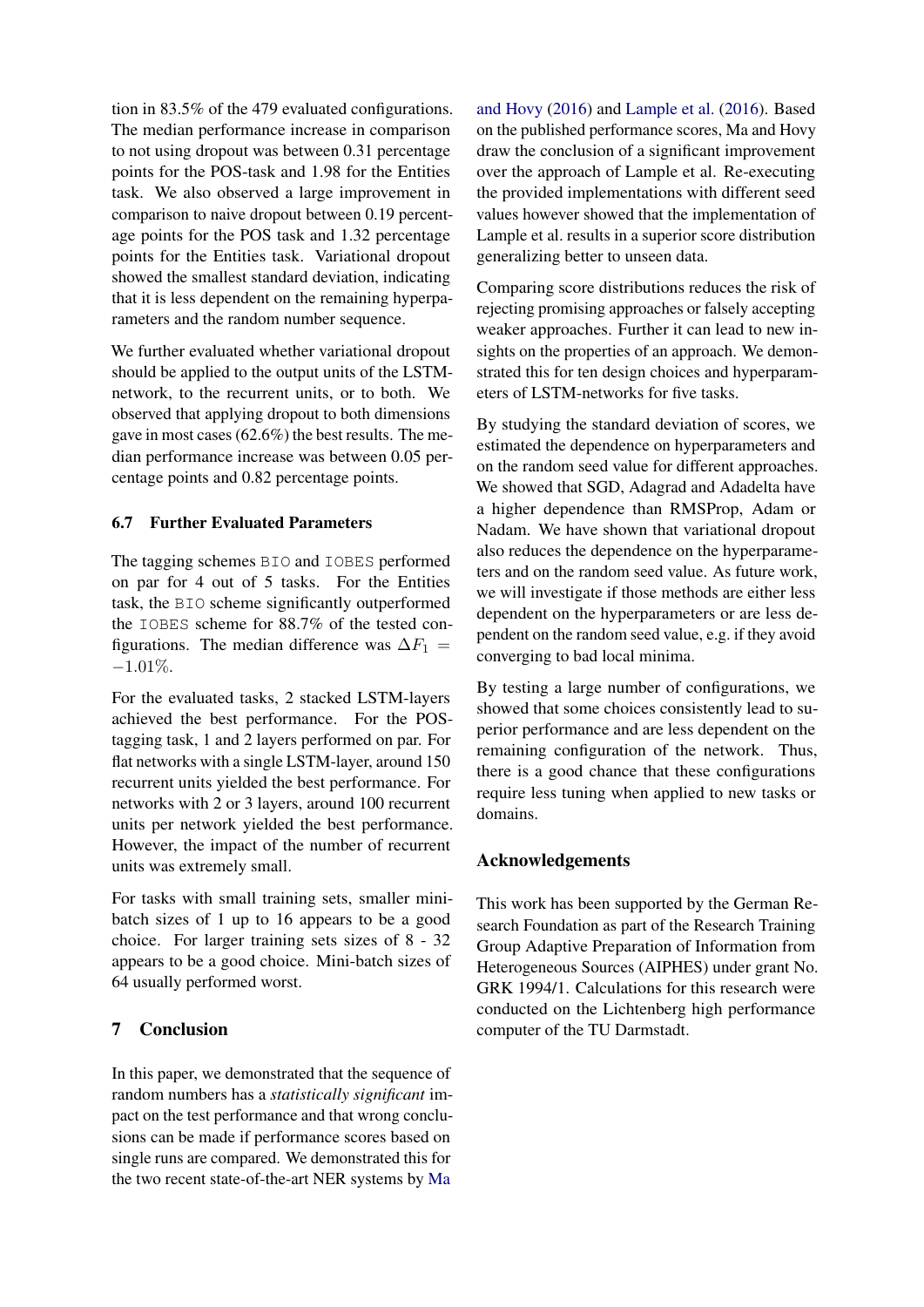## References

<span id="page-9-1"></span>Daniel Andor, Chris Alberti, David Weiss, Aliaksei Severyn, Alessandro Presta, Kuzman Ganchev, Slav Petrov, and Michael Collins. 2016. Globally normalized transition-based neural networks. *CoRR*, abs/1603.06042.

<span id="page-9-18"></span>Piotr Bojanowski, Edouard Grave, Armand Joulin, and Tomas Mikolov. 2016. tors with Subword Information. *arXiv preprint arXiv:1607.04606*.

<span id="page-9-22"></span>Timothy Dozat. 2015. Incorporating Nesterov Momentum into Adam.

<span id="page-9-19"></span>John Duchi, Elad Hazan, and Yoram Singer. 2011. Adaptive Subgradient Methods for Online Learning and Stochastic Optimization. *J. Mach. Learn. Res.*, 12:2121–2159.

<span id="page-9-3"></span>Dumitru Erhan, Yoshua Bengio, Aaron Courville, Pierre-Antoine Manzagol, Pascal Vincent, and Samy Bengio. 2010. Why Does Unsupervised Pre-training Help Deep Learning? *Journal of Machine Learning Research*, 11:625–660.

<span id="page-9-6"></span>Antske Fokkens, Marieke van Erp, Marten Postma, Ted Pedersen, Piek Vossen, and Nuno Freire. 2013. Offspring from Reproduction Problems: What Replication Failure Teaches Us. In *ACL (1)*, pages 1691–1701. The Association for Computer Linguistics.

<span id="page-9-24"></span>Yarin Gal and Zoubin Ghahramani. 2016. A Theoretically Grounded Application of Dropout in Recurrent Neural Networks. In *Advances in Neural Information Processing Systems 29: Annual Conference on Neural Information Processing Systems 2016, December 5-10, 2016, Barcelona, Spain*, pages 1019–1027.

<span id="page-9-9"></span>Xavier Glorot and Yoshua Bengio. 2010. Understanding the difficulty of training deep feedforward neural networks. In *In Proceedings of the International Conference on Artificial Intelligence and Statistics (AIS-TATS10). Society for Artificial Intelligence and Statistics*.

<span id="page-9-20"></span>Geoffrey Hinton. 2012. Neural Networks for Machine Learning - Lecture 6a - Overview of mini-batch gradient descent.

<span id="page-9-8"></span>Sepp Hochreiter and Jürgen Schmidhuber. 1997a. Flat Minima. *Neural Computation*, 9(1):1–42.

<span id="page-9-4"></span>Sepp Hochreiter and Jürgen Schmidhuber. 1997b. Long Short-Term Memory. *Neural Computation*, 9(8):1735–1780.

<span id="page-9-14"></span>Zhiheng Huang, Wei Xu, and Kai Yu. 2015. Bidirectional LSTM-CRF Models for Sequence Tagging. *CoRR*, abs/1508.01991.

<span id="page-9-25"></span>Frank Hutter, Holger Hoos, and Kevin Leyton-Brown. 2014. An Efficient Approach for Assessing Hyperparameter Importance. In *Proceedings of the 31st International Conference on International Conference on Machine Learning - Volume 32*, ICML'14, pages I– 754–I–762. JMLR.org.

<span id="page-9-7"></span>Nitish Shirish Keskar, Dheevatsa Mudigere, Jorge Nocedal, Mikhail Smelyanskiy, and Ping Tak Peter Tang. 2016. On Large-Batch Training for Deep Learning: Generalization Gap and Sharp Minima. *CoRR*, abs/1609.04836.

<span id="page-9-21"></span>Diederik P. Kingma and Jimmy Ba. 2014. Adam: A Method for Stochastic Optimization. *CoRR*, abs/1412.6980.

<span id="page-9-17"></span>Alexandros Komninos and Suresh Manandhar. 2016. Dependency based embeddings for sentence classification tasks. In *Proceedings of the 2016 Conference of the North American Chapter of the Association for Computational Linguistics: Human Language Technologies*, pages 1490–1500, San Diego, California. Association for Computational Linguistics.

<span id="page-9-5"></span>Guillaume Lample, Miguel Ballesteros, Sandeep Subramanian, Kazuya Kawakami, and Chris Dyer. 2016. Neural architectures for named entity recognition. *CoRR*, abs/1603.01360.

<span id="page-9-11"></span>Y. LeCun, B. Boser, J. S. Denker, D. Henderson, R. E. Howard, W. Hubbard, and L. D. Jackel. 1989. Backpropagation Applied to Handwritten Zip Code Recognition. *Neural Computation*, 1(4):541–551.

<span id="page-9-2"></span>Yann LeCun, Léon Bottou, Genevieve B. Orr, and Klaus-Robert Müller. 1998. Efficient BackProp. In *Neural Networks: Tricks of the Trade, This Book is an Outgrowth of a 1996 NIPS Workshop*, pages 9–50, London, UK, UK. Springer-Verlag.

<span id="page-9-16"></span>Omer Levy and Yoav Goldberg. 2014. Dependency-Based Word Embeddings. In *Proceedings of the 52nd Annual Meeting of the Association for Computational Linguistics, ACL 2014, June 22-27, 2014, Baltimore, MD, USA, Volume 2: Short Papers*, pages 302–308.

<span id="page-9-13"></span>Qi Li, Heng Ji, and Liang Huang. 2013. Joint Event Extraction via Structured Prediction with Global Features. In *Proceedings of the 51st Annual Meeting of the Association for Computational Linguistics (Volume 1: Long Papers)*, pages 73–82, Sofia, Bulgaria. Association for Computational Linguistics.

<span id="page-9-0"></span>Xuezhe Ma and Eduard H. Hovy. 2016. End-to-end Sequence Labeling via Bi-directional LSTM-CNNs-CRF. *CoRR*, abs/1603.01354.

<span id="page-9-12"></span>Mitchell P. Marcus, Mary Ann Marcinkiewicz, and Beatrice Santorini. 1993. Building a Large Annotated Corpus of English: The Penn Treebank. *Comput. Linguist.*, 19(2):313–330.

<span id="page-9-10"></span>Frank J. Massey. 1951. The kolmogorov-smirnov test for goodness of fit. *Journal of the American Statistical Association*, 46(253):68–78.

<span id="page-9-23"></span>Tomáš Mikolov. 2012. Statistical language models *based on neural networks*. Ph.D. thesis, Brno University of Technology.

<span id="page-9-15"></span>Tomas Mikolov, Kai Chen, Greg Corrado, and Jeffrey Dean. 2013. Efficient Estimation of Word Representations in Vector Space. *CoRR*, abs/1301.3781.